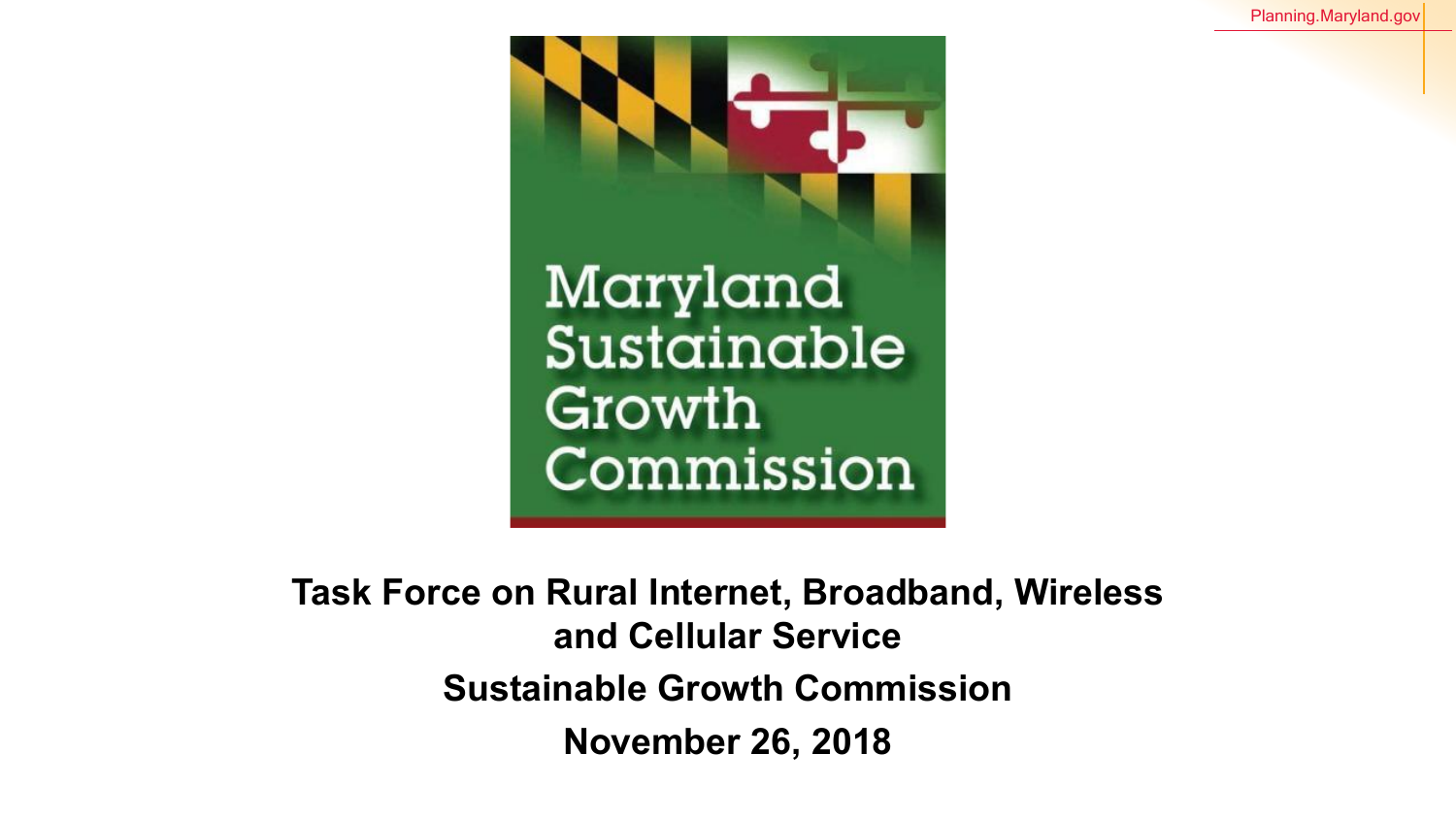## Status of Rural Broadband

- According to Congressional Research Service, over 324,000 rural Marylander's lack access to high-speed internet.
- Task Force adopted the Federal Communication Commission's standard of high-speed broadband as 25 megabits per second download and 3 megabits per second upload.
- Using the Federal Communications Commission, only 64% of Marylanders have access to high-speed internet.

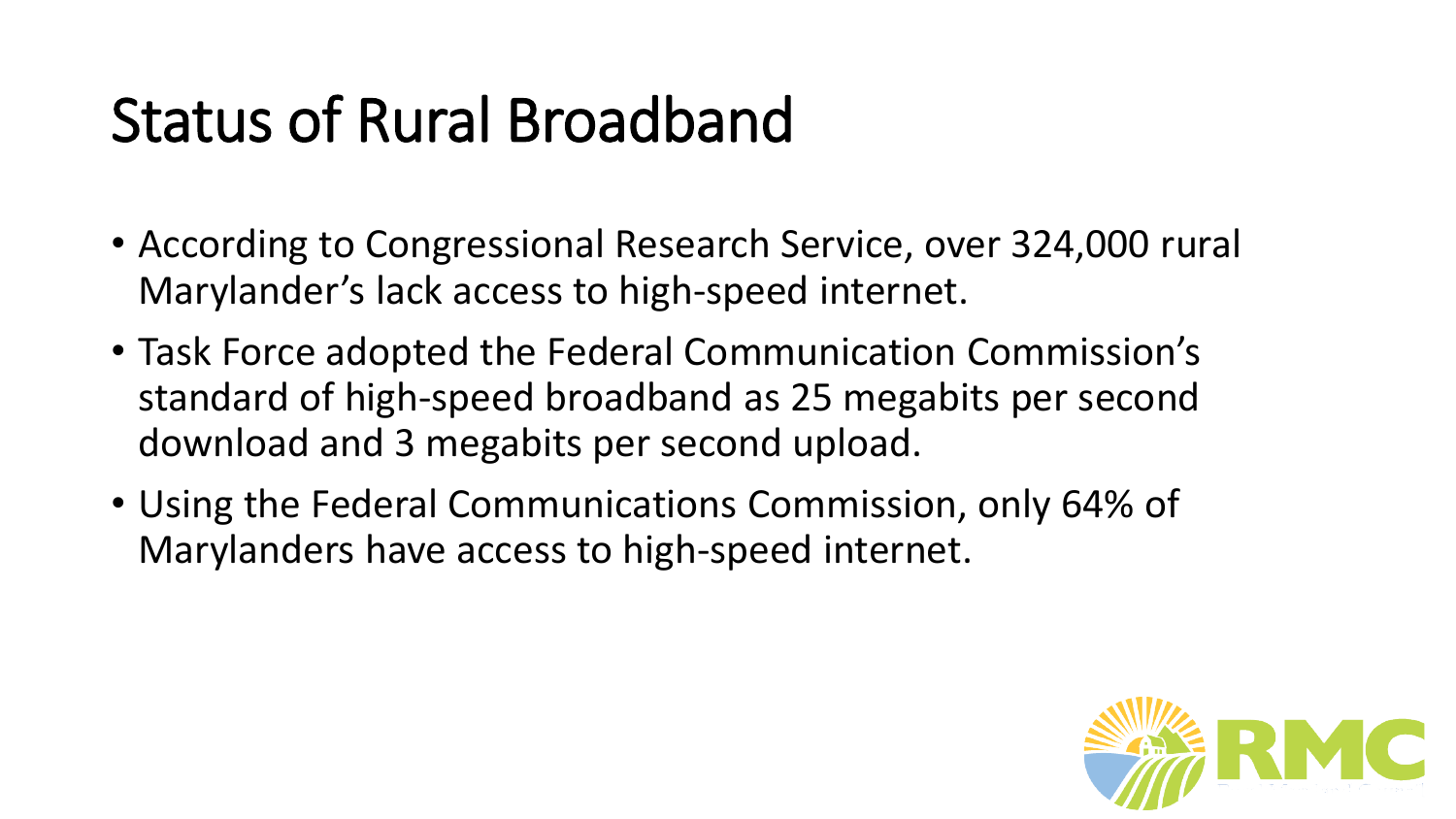# Task Force on Rural Internet, Broadband, Wireless and Cellular Service

- History
	- Created in 2017
	- Issued report January 2018 that recommended:
		- Moving Office of Rural Broadband from the Maryland Department of Information Technology to the Maryland Department of Housing and Community Development
		- Creating a statewide inventory of the State's assets that could be utilized for broadband deployment
	- Met six times during 2018 with a final meeting on November 9, 2018
- Governor announced hiring of Kenrick Gordon as Director of the Office of Rural Broadband in May 2018

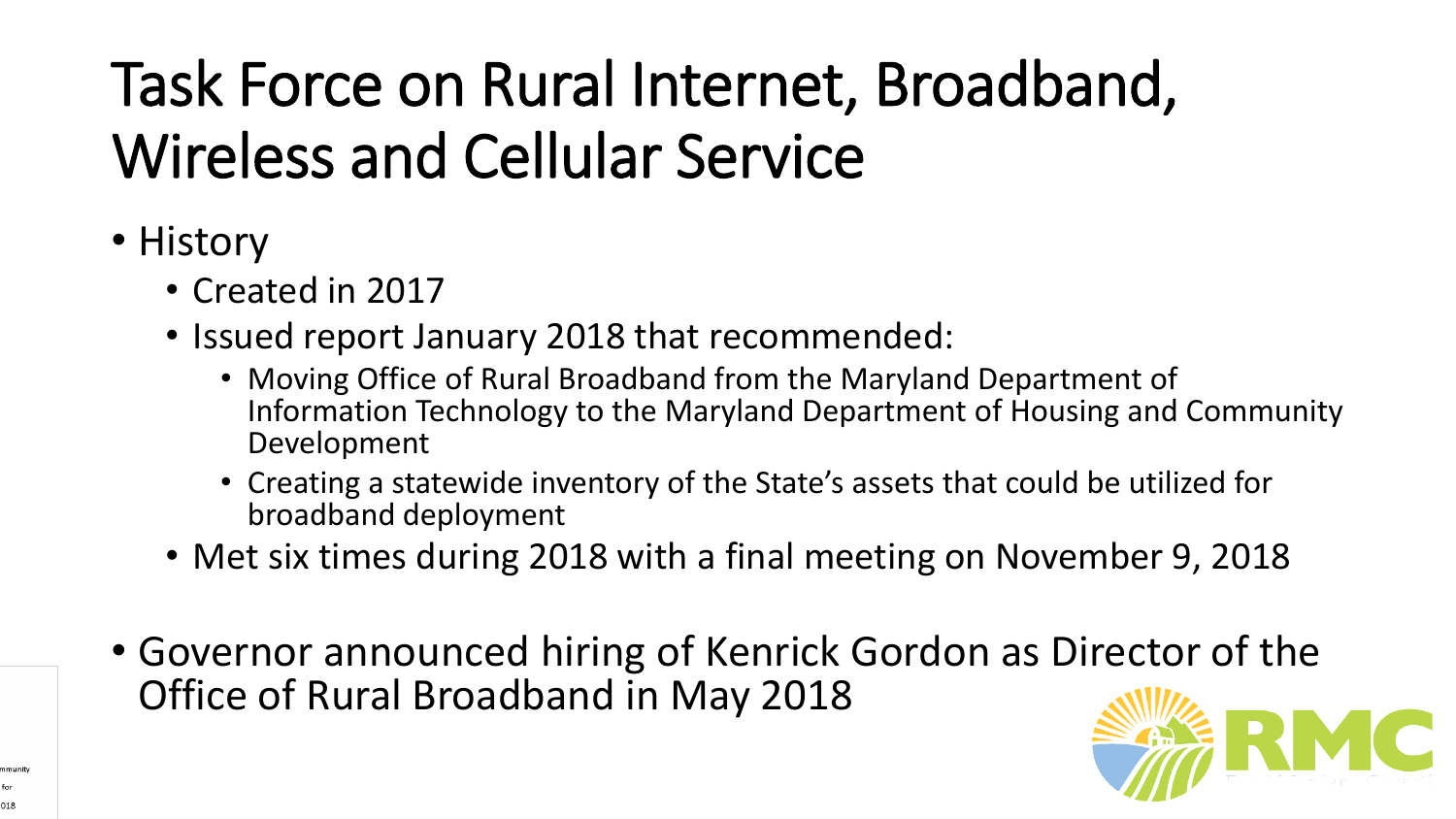## Southern MD Demand Survey Results

- 11.2% of respondents reported not having access to broadband at home.
- Almost 72% of the respondents or someone in their home had home offices and connected remotely.
- 86% of the respondents indicated they are interested in switching service providers. The challenge is most of the respondents, do not have another viable choice.
- 77% of respondents are not satisfied with the speed of their current provider.
- Over 50% of the respondents are paying more \$80 a month, just for Internet access. This high cost is being paid, despite the survey response indicating over 40% of the respondents Internet access service, doesn't meet the FCC definition of "broadband".

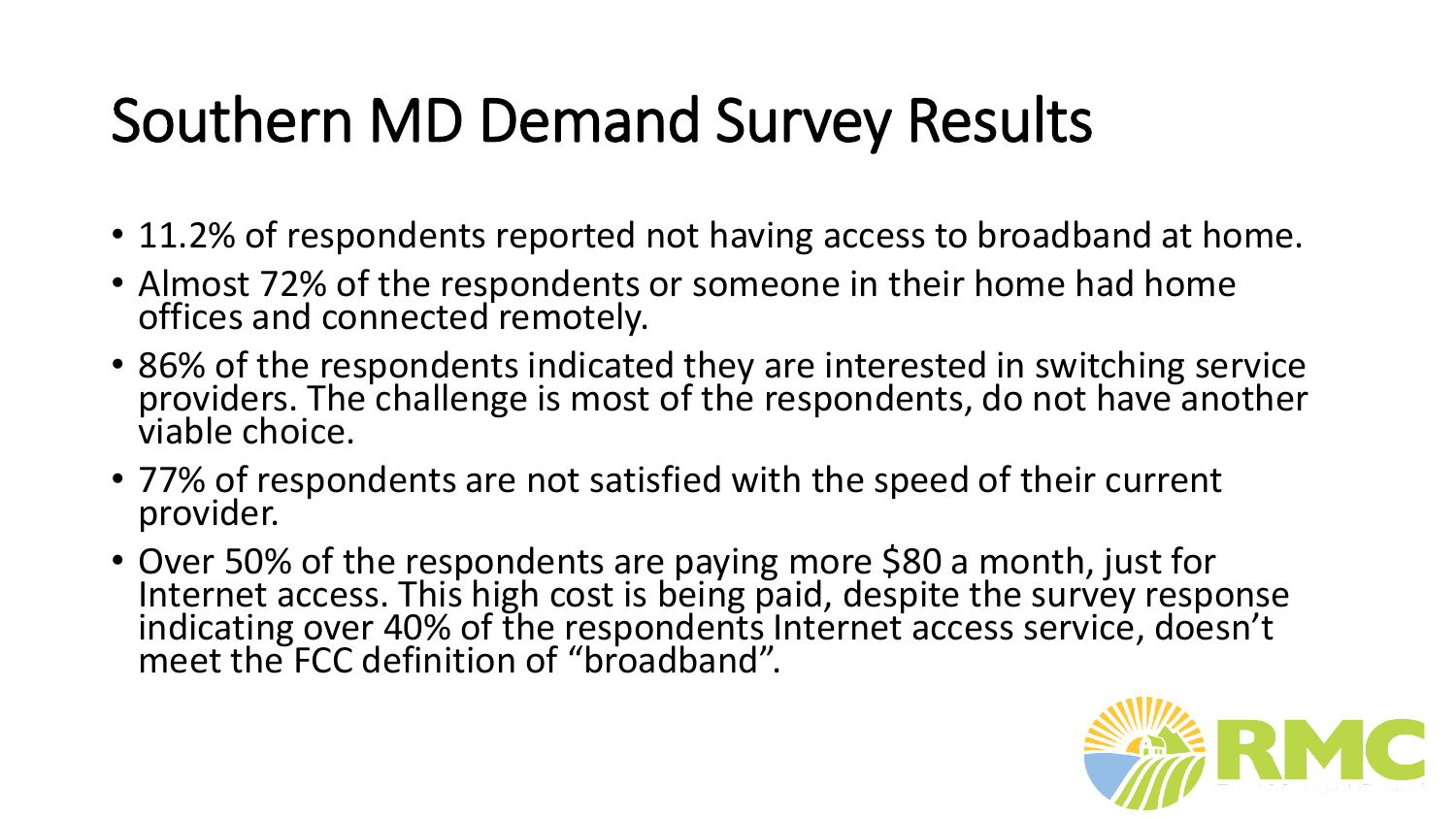#### Other Concurrent Considerations

- Small Cell regulation addresses permitting and access to rights-ofway
- First Net
- Next Generation 911

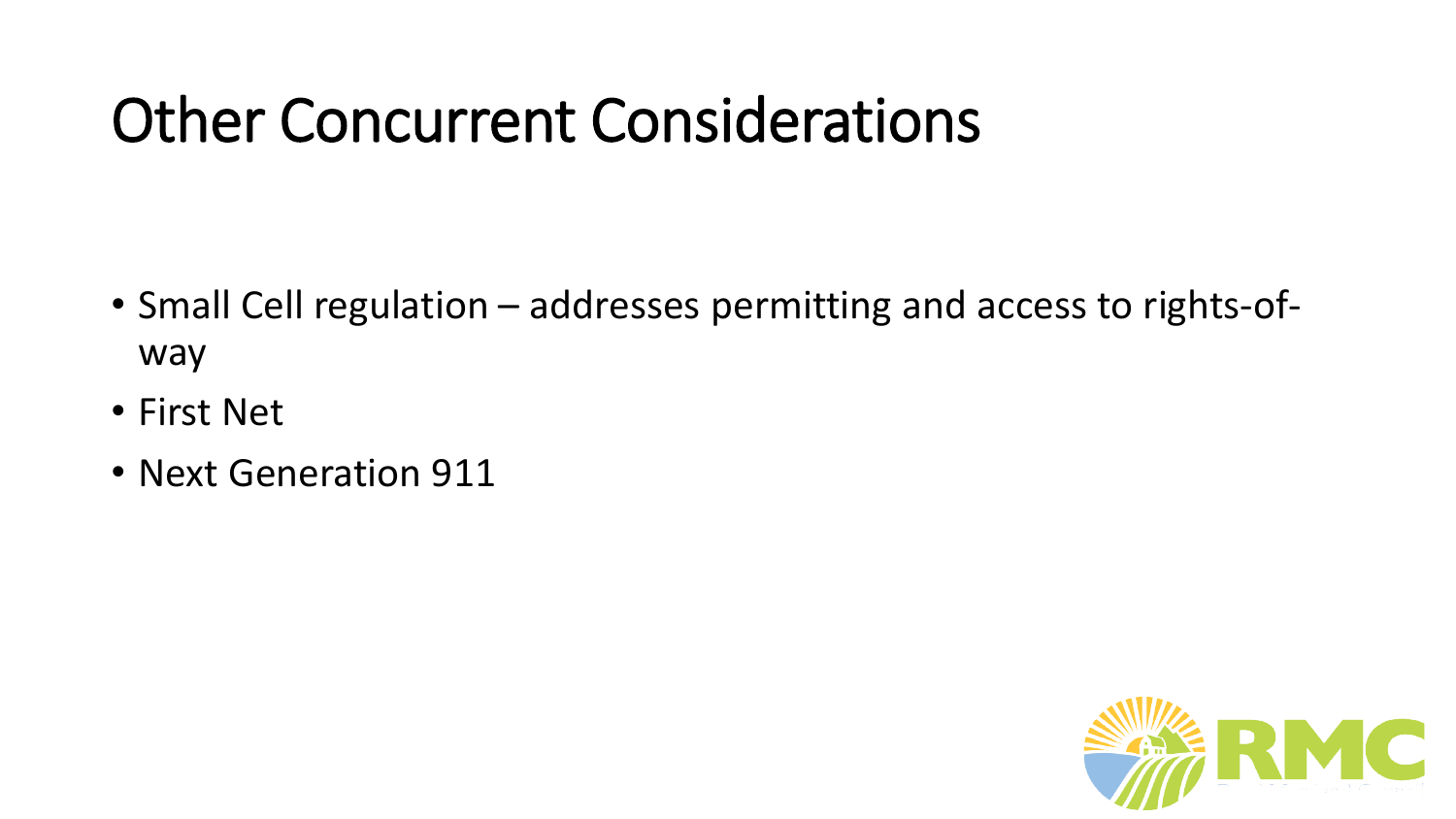#### State Grant Programs

- Office of Rural Broadband received \$2 million in FY2019.
	- Have issued a RFP for technical assistance and potential matching funds for projects
- Rural Maryland Prosperity Investment Fund received \$6 million in FY2019
	- 5 broadband projects funded
- Rural Broadband Assistance Fund
	- Administered through Department of Commerce
	- Last funds received in 2010 awarded to the Maryland Broadband Cooperative

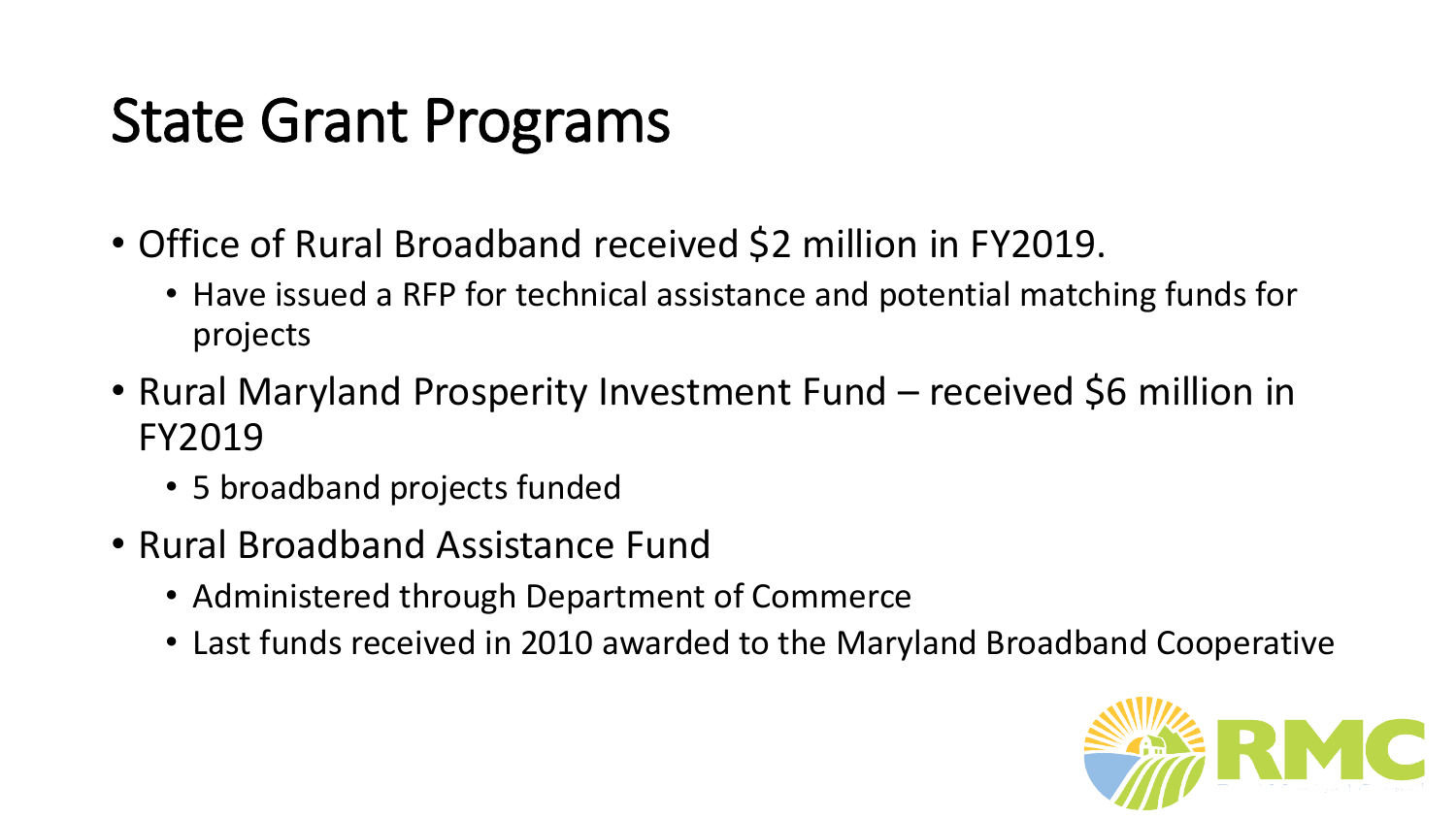## RMPIF Projects

- Two broadband projects supporting the Town of Denton's municipal network 2018
- Southern Maryland demand survey
- FY2017 Myersville (Frederick County) extension from Myersville Elementary School to new Myersville library
	- Ran into issues with pole attachments which resulted in delays
- FY2018 Garrett Community Action to install broadband in 200 lowincome homes as a last mile project. Expect to complete by the end of the year with minor delays